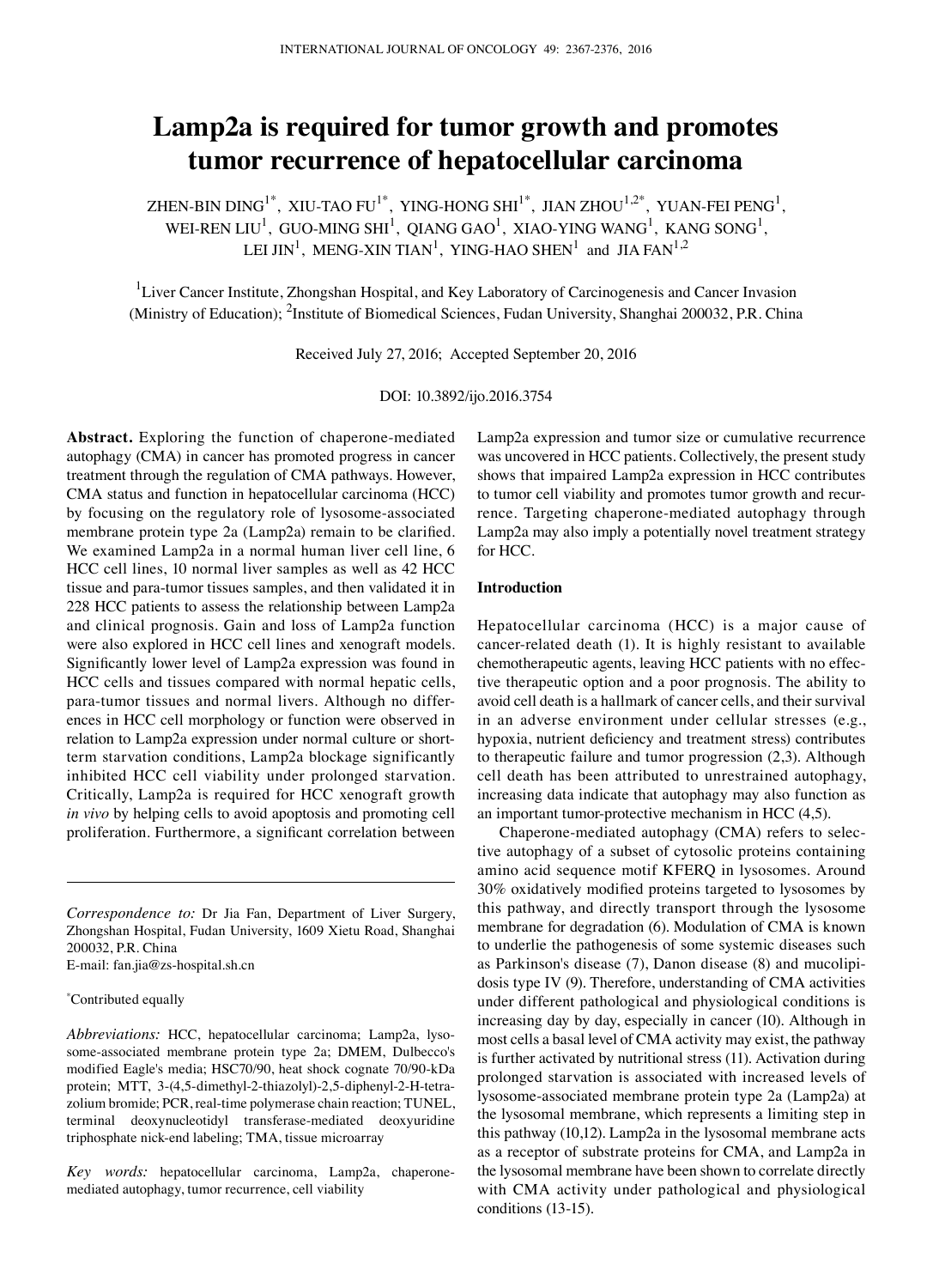We previously demonstrated that macroautophagy defects at an early stage of oncogenesis may contribute to the malignant differentiation and invasive phenotype in HCC (16). Furthermore, once a tumor is formed, macroautophagy can protect HCC cells against apoptosis induced by antineoplastic agents through its degradative process (17-19). We further investigated CMA status and function in HCC by focusing on the regulatory role of Lamp2a during cancer cell starvation.

# **Materials and methods**

*Cell lines and animals.* The human HCC cell lines HepG2, Hep3B, Huh7, MHCC97L, MHCC97H and HCCLM3, and the human normal hepatic cell line L-02, were routinely maintained in high-glucose Dulbecco's modified Eagle's media (DMEM) supplemented with 10% heat-inactivated fetal bovine serum (fbs), 100 U/ml penicillin and 100 mg/ml streptomycin. All cell lines were cultured at 37˚C in a humidified incubator in an atmosphere of 5%  $CO<sub>2</sub>$ . Male athymic BALB/c nude mice (4-weeks old; Shanghai Institute of Material Medicine, Chinese Academy of Science, Shanghai, china) were raised under pathogen-free conditions. All animal care and experimental protocols were carried out in accordance with the guidelines established by the Shanghai Medical Experimental Animal Care Commission.

*Patient samples.* Patient samples were collected after obtaining informed consent according to an established protocol approved by the Ethics Committee of Fudan University. The data did not contain any information that could lead to the identification of the individual patients.

Samples for real-time polymerase chain reaction (PCR) studies were randomly collected from patients undergoing curative resection for HCC at the Liver Cancer Institute, Zhongshan Hospital, Fudan University, in March 2006. Samples were collected immediately after resection, transported in liquid nitrogen, and stored at -80°C. Sixteen frozen tissue samples were also obtained from the above patients for western blot studies.

Tumor specimens for tissue microarray (TMA) studies were obtained from 228 consecutive HCC patients who underwent curative resection without preoperative treatment at the Liver Cancer Institute, Zhongshan Hospital, Fudan University, between 2005 and 2006. Complete follow-up data were available for each patient, and the diagnosis of HCC was confirmed by pathological examination.

*Real-time PCR.* Total RNA was extracted from cell lines and frozen tumor specimens using TRIzol reagent (Invitrogen, Carlsbad, CA, USA). Total RNA  $(2 \mu g)$  was reverse transcribed using a RevertAid First-Strand cDNA Synthesis kit (Fermentas, Burlington, ON, Canada). Reverse transcription-PCR was performed before quantitative real-time PCR. Lamp2a mRNA expression was determined by real-time PCR using SYBR Premix Ex Taq (Takara Bio, Dalian, China). PCR amplification cycles were carried out for 10 sec at 95˚C, followed by 40 cycles of 95˚C for 5 sec and 60˚C for 30 sec. Data were collected after each annealing step. β-actin was used as an endogenous control to normalize for differences in the amounts of total RNA in each sample. Relative gene expression levels were calculated and were expressed as  $2^{-\Delta Ct}$ , as previously described (16). The following primers were used: β-actin 5'-CAACTGGGACGACATGGAGAAAAT-3' and 5'-CCAG AGGCGTACAGGGATAGCAC-3'; Lamp2a 5'-AGACTGCA GTGCAGATGACGAC-3' and 5'-GACCAATAAAATAAGC CAGCAAC-3'.

*Western blot analysis.* Western blot analysis was performed as previously described (16). Briefly, proteins from total cell lysates were separated by standard sodium dodecyl sulfatepolyacrylamide gel electrophoresis and then transferred to polyvinylidene difluoride membranes. The membranes were washed, blocked and incubated with specific primary antihuman antibodies against β-actin (1:1,000; ab8226; Abcam, Cambridge, MA, USA) or Lamp2a (1:1,000; ab18528; Abcam), followed by incubation with horseradish peroxidase-conjugated secondary antibodies. The reactions were detected by enhanced chemiluminescence assay.

*Transfection and clone selection.* Lentiviral-mediated pGC-GFP-Lamp2a and pGCSIL-GFP-Lamp2a short hairpin RNAs (shRNAs) were constructed (Shanghai Genechem, Co., Ltd., Shanghai, China). The shRNA targeting sequence (5'-AAGC ACCATCATGCTGGATAT-3') for Lamp2a was used. Huh7 and HCCLM3 cells were transfected with lentivirus particles and the cell populations expressing GFP-Lamp2a or GFP-Lamp2a shRNA were isolated by flow cytometry (BD Biosciences, San Jose, CA, USA). Stable transfectant clones were further validated by real-time PCR, and immunoblotting was used to determine the expression levels of Lamp2a protein.

*Cell viability, migration and invasion assays.* Cell viability was assessed using an MTT (3-(4,5-dimethyl-2-thiazolyl)- 2,5-diphenyl-2-H-tetrazolium bromide) kit (Trevigen, Gaithersburg, MD, USA), according to the manufacturer's protocol. Cells  $(5x10<sup>3</sup>)$  were seeded in 96-well plates, incubated for 24 h at 37˚C, and treated with the specified agents at defined time-points.

Cell migration was evaluated using the scratch-wound assay. Cells were cultured for 2 days to form a tight cell monolayer and then serum-starved for 6 h. After serum starvation, the cell monolayer was wounded using a  $20-\mu l$  plastic pipette tip. The remaining cells were washed twice with culture medium to remove cell debris and incubated at 37˚C with normal serum-containing culture medium. Migrating cells at the wound front were photographed at the indicated times, using an inverted microscope (Leica Microsystems, Wetzlar, Germany). The percentage of the cleared area at each time-point compared with time zero was measured using Image-Pro Plus software v6.2.

*Cell invasion assays were performed using Transwell filters.*  Filters coated with Matrigel (BD Biosciences) in the upper compartment were loaded with 100  $\mu$ l medium containing  $1x10<sup>5</sup>$  cells and the lower compartment was filled with conditioned culture medium mixed with DMEM and supplemented with 10% FBS, NIH3T3 and HCC cell super supplements. After 36 h, migrated cells on the bottom surface were fixed with 4% paraformaldehyde and counted after Giemsa staining.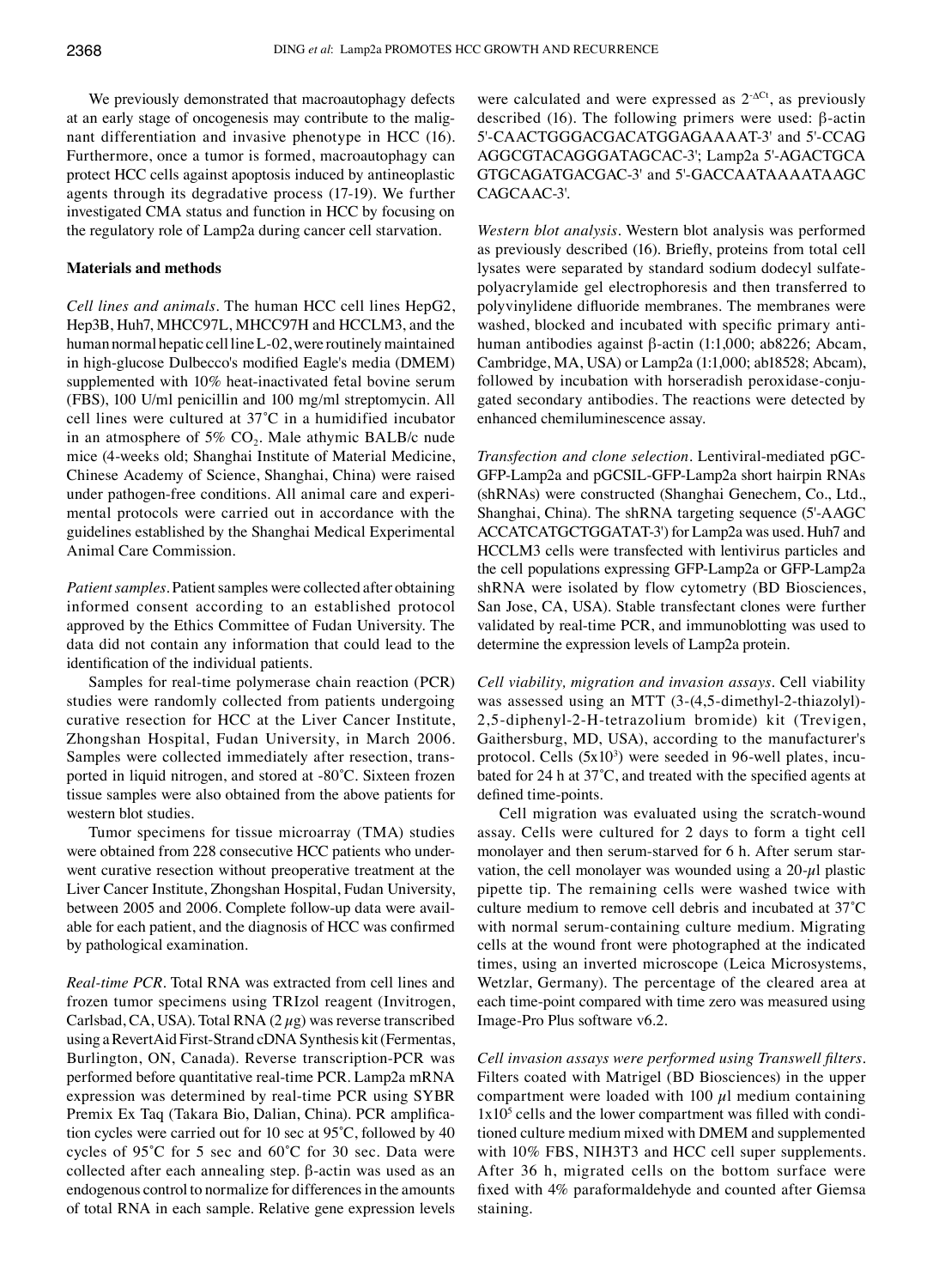*Autophagy analysis.* Autophagy was assessed using GFP-LC3 redistribution. Redistribution of GFP-LC3 was detected using an inverted fluorescence microscope. The number of GFP-LC3-positive dots per cell was determined in three independent experiments. Eight randomly selected fields representing 200 cells were counted.

*In vivo tumorigenicity.* HCCLM3-control, HCCLM3-Lamp2a, Huh7-control and Huh7-Lamp2a shRNA cells  $(5x10<sup>6</sup>)$  were suspended in 100  $\mu$ l serum-free DMEM and Matrigel (BD Biosciences) (1:1), and then inoculated into the liver parenchyma or the right upper flank subcutaneous region of nude mice, as previously described (20). The mice were sacrificed 5 weeks after tumor implantation. At necropsy, the volumes of the largest (a) and smallest (b) tumors were measured and the tumor volume was calculated as:  $V = a \times b^2 \times \pi/6$ . The tumor sections were prepared for immunohistochemical staining. Immunoreactivity was analyzed using Ki-67 (1:1,000; ab15580; Abcam) and P62 (1:1,000; ab56416; Abcam) in tumor tissues. Terminal deoxynucleotidyl transferase-mediated deoxyuridine triphosphate nick-end labeling (TUNEL) staining was performed using an In Situ Apoptosis Detection kit (VB-4005; GeneCopoeia, Rockville, MD, USA), according to the manufacturer's instructions.

*TMA and immunohistochemistry.* TMA was constructed as previously described (21). Briefly, all the HCC tissues were reviewed by two histopathologists, and representative areas free from necrotic and hemorrhagic material were premarked in the paraffin blocks. Two core biopsies (1 mm in diameter) were taken from the donor blocks and transferred to the recipient paraffin block at defined array positions. Three different TMA blocks were constructed, each containing 200 cylinders. Consecutive sections  $(4 \mu m)$  in thickness) were placed on 3-aminopropyltriethoxysilane-coated slides (Shanghai Biochip, Co., Ltd., Shanghai, China).

Immunohistochemistry was performed with monoclonal rabbit antibodies against human Lamp2a (1:100; ab18528; Abcam), using a two-step protocol (Novolink Polymer Detection system; Novocastra/Leica Biosystems, Richmond, IL, USA), as previously described (21). Briefly, after microwave antigen retrieval, tissues were incubated with primary antibodies for 60 min at room temperature, followed by incubation for 30 min with the secondary antibody (RE7112; Novolink Polymer; Leica Microsystems GmbH, Wetzlar, Germany). The sections were developed in 3,3'-diaminobenzidine solution under microscopic observation and counterstained with hematoxylin. Negative control slides, in which the primary antibodies were omitted, were included in all assays.

*Evaluation of immunohistochemical variables.* Immunohistochemical staining was evaluated by 3 independent pathologists with no knowledge of the patient characteristics. Scores were assigned for the intensity and percentage of positive staining in the cytoplasm in the whole cylinder. Discrepancies were resolved by consensus among the three pathologists, using a multihead microscope. The criteria for Lamp2a-positivity included moderate or strong immunoreactivity in >20% of the cells. In the event of a difference between duplicate tissue cores, the higher score was considered to be the final score.



Figure 1. Lamp2a expression in HCC cell lines. (A) Expression of Lamp2a mRNA and protein was compared among a normal hepatic cell line L-02 and 6 established HCC cell lines with different malignant phenotype and invasive potentials. (B) Lamp2a expression in HCCLM3 and Huh7 modified by cDNA transfection or RNA interference was validated by western blotting. (C) Cell morphology of HCCLM3 and Huh7 modified by Lamp2a expression were observed under light microscopy. Magnification, x200.

*Statistical analyses.* Means were compared between two groups using unpaired, two-tailed Student's t-test, and among multiple groups using one-way analysis of variance. Categorical data were analyzed using  $\chi^2$  or Fisher's exact tests. The Kaplan-Meier method was used to determine survival probability and differences were assessed by the log-rank test. Statistical significance was set at P<0.05. All analyses were performed using SPSS software (v.16.0).

#### **Results**

*Lamp2a expression in HCC cell lines.* In several HCC cell lines with different malignant phenotypes and invasive potentials as previously described (16), Lamp2a mRNA and protein expression levels were evaluated. Lamp2a mRNA expression levels were lower in HCC cells compared with normal hepatic L-02 cells, as confirmed at the protein level by western blotting (Fig. 1A). Among the HCC cell lines, Lamp2a expression levels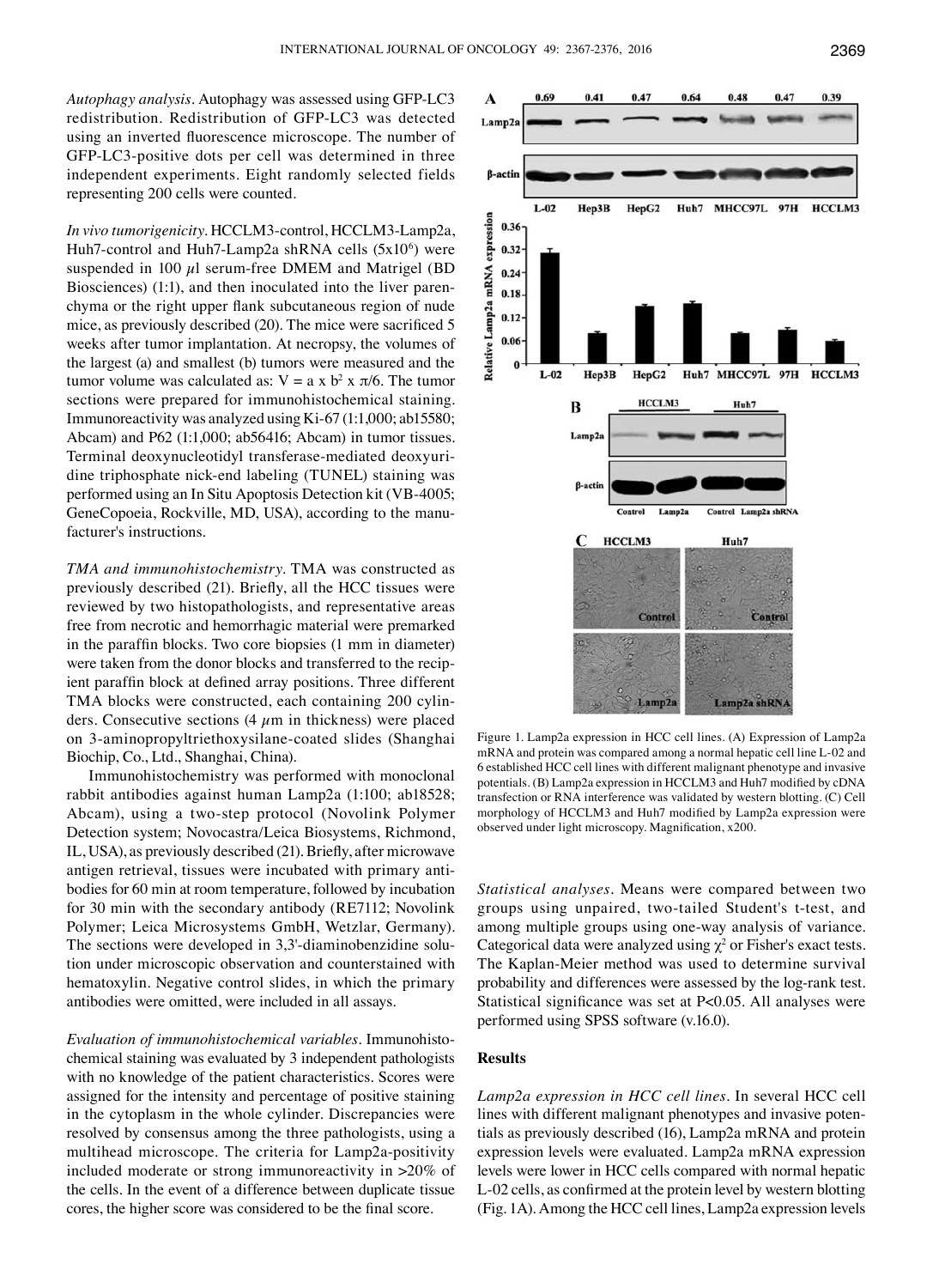

Figure 2. Cellular viability, migration and invasion in Lamp2a-modified HCCLM3 and Huh7 cell lines. (A) HCC cell line pairs (HCCLM3-Control/HCCLM3- Lamp2a and Huh7-Control/Huh7-Lamp2a shRNA) were incubated in normal condition for 6-36 h, measured by absorbance at 570 nm, and plotted as the percentage of the original time-point (0 h). Data shown are mean (SD) from 3 independent experiments. (B) Monolayer of HCC cells was wounded and then monitored at 0, 24 and 48 h for wound channel closure. The cleared area was measured and plotted as the percentage of the original time-point (0 h). Data shown are mean (SD) from 3 independent experiments. Magnification, x200. NS, not significant. (C) Migration of HCC cells through a Matrigel-coated 8  $\mu$ m transwell. After 36 h, migrated cells on the bottom surface were fixed and counted after staining with Giemsa. Data shown are mean (SD) from 3 independent experiments. Twelve random fields were counted. Magnification, x200. NS, not significant.

were high in Huh7, intermediate in MHCC97L, MHCC97H and HepG2, and low in Hep3B and HCCLM3 cells, which did not correlate with their malignancy or invasiveness. We further evaluated the effect of Lamp2a expression in HCC cells in paired isogenic HCC cell lines (termed HCCLM3- Control/HCCLM3-Lamp2a and Huh7-Control/Huh7-Lamp2a shRNA) in which Lamp2a expression was modified by RNA interference or cDNA transfection (Fig. 1B). Light microscopy showed no significant difference in cell morphology in relation to Lamp2a expression (Fig. 1C).

We also assessed cellular viability, migration ability and invasion ability in paired HCC cell lines. Two groups of HCC cells were incubated under normal conditions for 6-36 h and cellular viability was measured using MTT assays. There was no significant difference in survival in cells with upregulated or downregulated Lamp2a expression compared with control cells (Fig. 2A). Cell migration as the first step of tumor metastasis is a characteristic of invasive tumors. Wound-healing migration assays were adopted to assess the effect of Lamp2a expression on HCC cell migration. No significant difference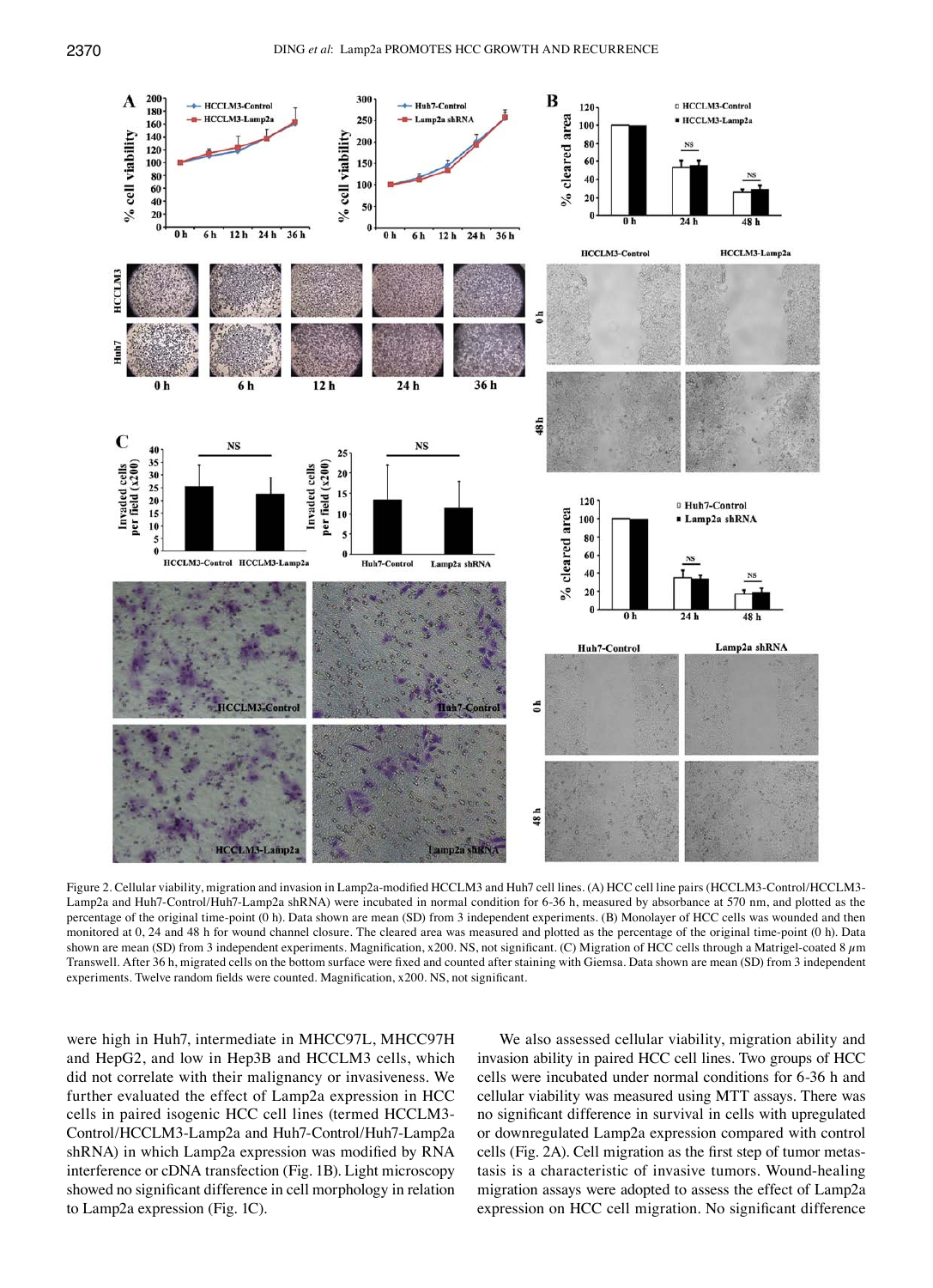

Figure 3. Lamp2a protects HCC cells from prolonged starvation independent of macroautophagy. (A) HCC cell line pairs (HCCLM3-Control/HCCLM3- Lamp2a and Huh7-Control/Huh7-Lamp2a shRNA) were incubated in the absence of serum for 6-32 h, measured by absorbance at 570 nm, and plotted as the percentage of the original time-point (0 h). Data shown are mean (SD) from 3 independent experiments;  $P<0.05$ . (B) HCC cells that stably expressed the GFP-LC3 fusion protein were established. Cells were exposed to starvation for 6 and 24 h, and then observed under the fluorescent microscopy. GFP-LC3 positive dots per transfected cell were determined in three independent experiments. Eight random fields representing 200 cells were counted. Data shown are mean (SD). Magnification, x200.

was revealed in wound-closure rate of HCCLM3-Lamp2a and Huh7-Lamp2a shRNA cells compared with the control cells under microscopic examination after 24 and 48 h (Fig. 2B). Invasive capacity of the HCC cells was assessed by Matrigel invasion assays. As shown in Fig. 2C, Lamp2a overexpression in HCCLM3 and Lamp2a silencing in Huh7 cells had no effect on cellular invasion compared with control cells.

*Lamp2a protected HCC cells from prolonged starvation.*  CMA is activated maximally in response to stressors and changes in cellular nutritional status (22). We therefore explored the role of Lamp2a as the critical receptor of CMA in HCC during cell starvation. Isogenic paired HCC cell lines (HCCLM3-Control/HCCLM3-Lamp2a and Huh7-Control/Huh7-Lamp2a shRNA) were incubated in the absence of serum for 6-32 h and cellular viability was measured using MTT assays (Fig. 3A). There were no differences in viability between the cell line pairs after 6 and 12 h of starvation, but upregulation of Lamp2a in HCCLM3 cells markedly increased cell survival after prolonged starvation for 24 and 36 h by 10 and 16.5%, respectively, compared with control cells. Similarly, silencing Lamp2a expression in Huh7-Lamp2a shRNA cells abolished the protective effect of Lamp2a and reduced survival to 16.6 and 12.5%, respectively, compared with control cells.

Macroautophagy is also activated by starvation and is involved in the protective mechanism against environmental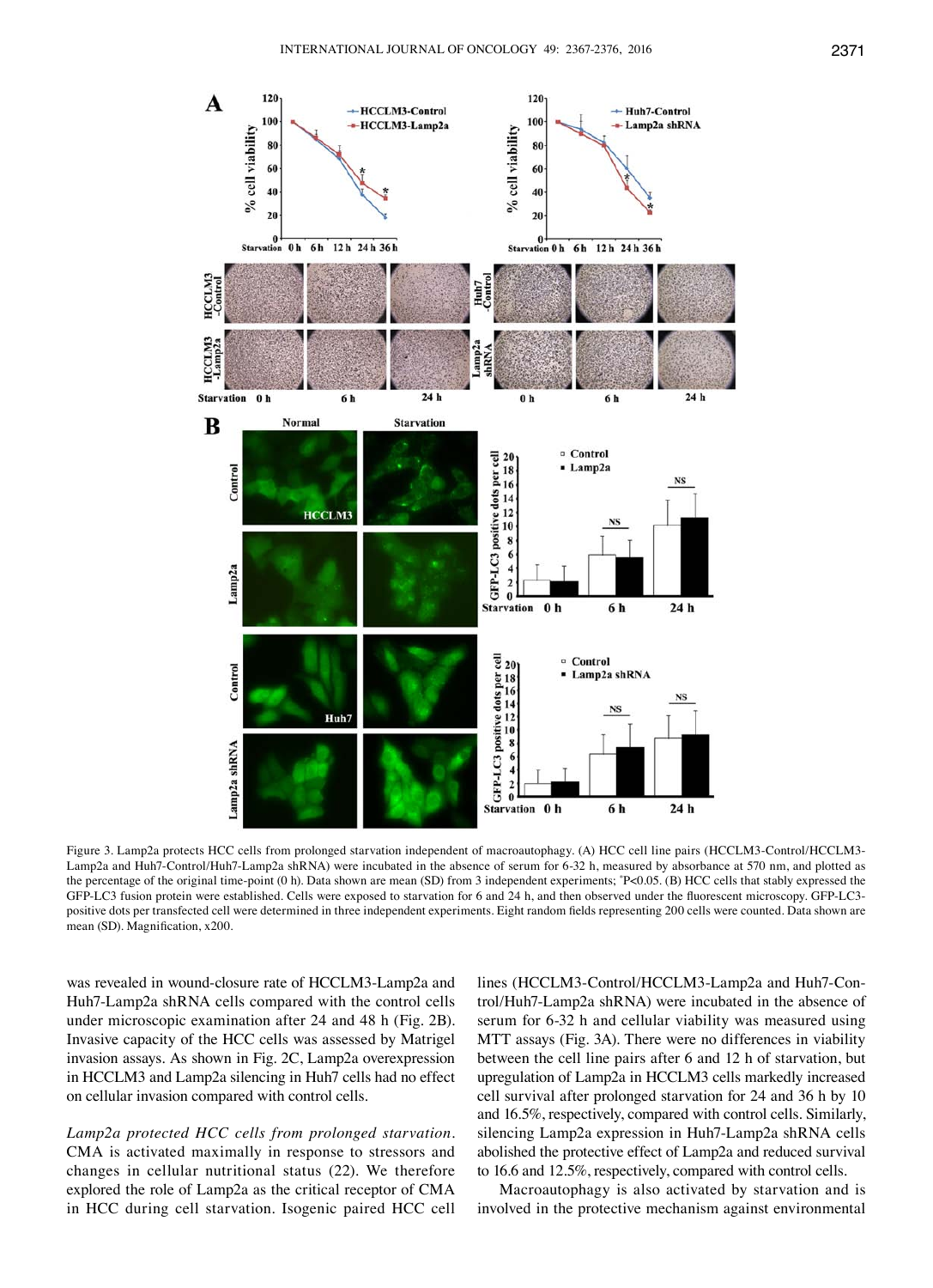

Figure 4. Lamp2a promotes growth of HCC *in vivo*. (A) Mice bearing HCCLM3-Control/HCCLM3-Lamp2a orthotopic tumors from each group 5 weeks after tumor implantation are shown. Tumor volumes for each group were measured with calipers at 5 weeks. Values are presented as mean (SD). Scale bars, 2 cm. (B) Mice bearing Huh7-Control/Huh7-Lamp2a shRNA subcutaneous tumors from each group 5 weeks after tumor implantation are shown. Tumor volumes for each group were measured with calipers at 5 weeks. Values are presented as mean (SD). Scale bars, 2 cm. (C) Apoptosis was assessed by TUNEL staining, proliferation was assessed by Ki-67 nuclear staining, and autophagy was assessed by P62 staining. TUNEL-positive and Ki-67-positive cells were scored by manual counting in 8 randomly selected fields from each tumor sample. The area of the positive staining of P62 in each photograph was measured by the Image-Pro Plus Software v6.2, and plotted as the percentage of photograph field area. Data shown are means (SD). Magnification, x200. NS, not significant.

and cellular stress (23). We further quantified the level of autophagy by transfecting cells with GFP-LC3 fusion protein (Fig. 3B). Following starvation GFP-LC3 protein changed from a diffuse cytoplasmic distribution to punctate GFP-LC3 dots, indicating a formation of autophagy vacuoles. Morphometric analysis revealed similar numbers of GFP-LC3-positive dots per cell in Lamp2a-modified cells after short and prolonged starvation, indicating that the protection offered by Lamp2a was independent of macroautophagy.

*Lamp2a promotes growth of HCC xenograft models.* Orthotopic injection of HCCLM3-Control and HCCLM3-Lamp2a, or subcutaneous injection of Huh7-Control and Huh7-Lamp2a shRNA cells in nude mice led to tumor formation in all the groups. However, tumors from HCCLM3-Lamp2a-derived xenografts were significantly larger  $(2,164.6\pm332.0 \text{ mm}^3)$  than those from HCCLM3-Control xenografts  $(1,477.6 \pm 732.4 \text{ mm}^3)$ ; P<0.05) (Fig. 4A). Moreover, Huh7-Lamp2a shRNA-derived xenografts were significantly smaller  $(426.5 \pm 214.4 \text{ mm}^3)$  than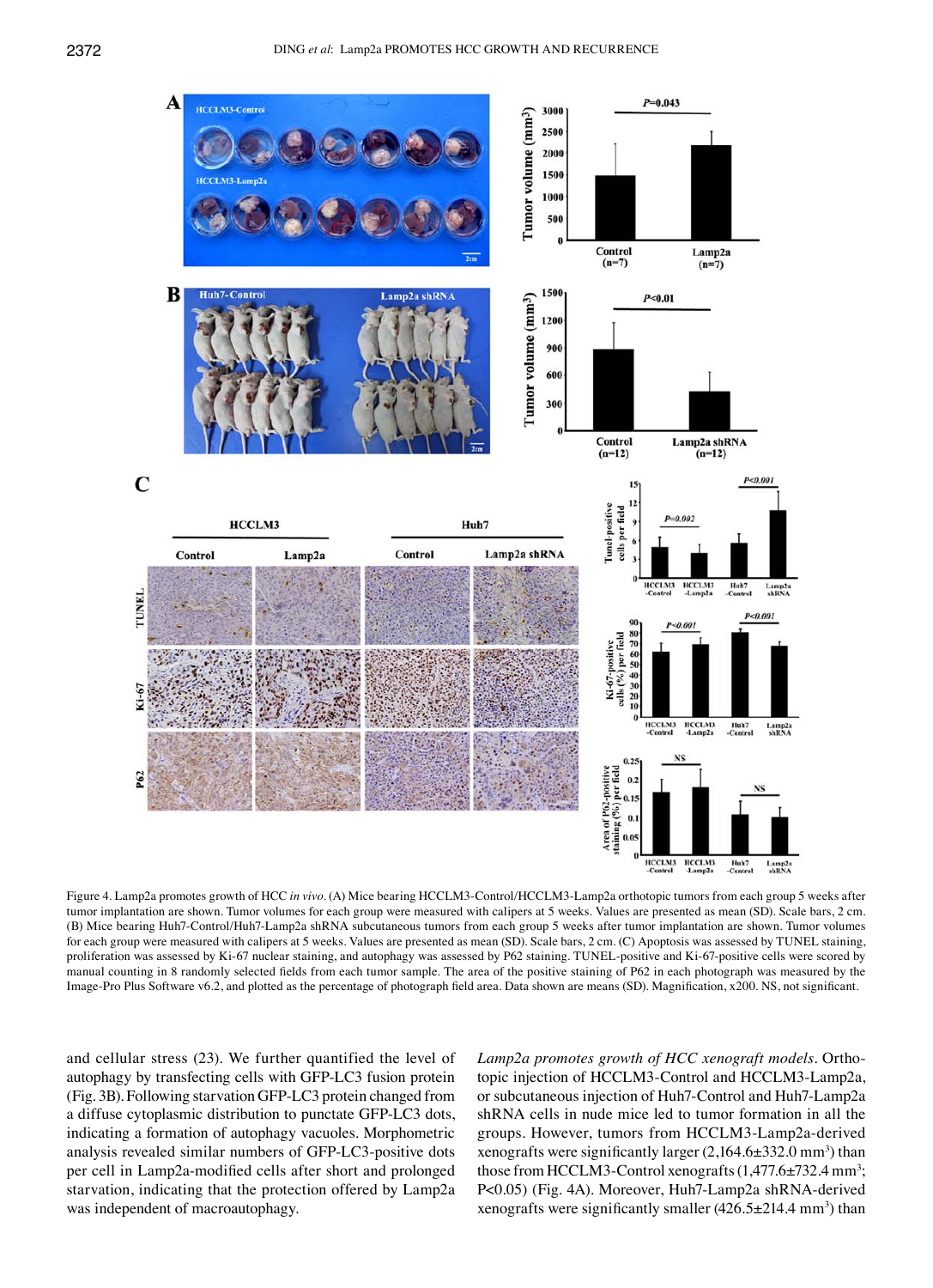

Figure 5. Lamp2a expression in HCC tissue samples and recurrence analysis. (A) Relative Lamp2a mRNA expression in tumor tissue, para-tumor tissue and normal liver tissue (top), small tumor tissue and large tumor tissue (middle), and non-recurrent and recurrent tumor tissue (bottom). Data shown are mean (SD). (B) Lamp2a expression in 16 tumor tissue samples (eight non-recurrent and eight recurrent cases) and corresponding para-tumor tissue samples were confirmed by western blot analysis. (C) Representative immunohistochemical staining of Lamp2a in tumor tissue (positive and negative case, left and middle) and para-tumor tissue (right). Magnification, x200. (D) Kaplan-Meier analysis of cumulative recurrence rates for Lamp2a expression in 228 HCC patients.

Huh7-Control-derived tumors  $(880.3 \pm 293.3 \text{ mm}^3; P<0.01)$ (Fig. 4B).

Lamp2a overexpression caused a moderate decrease of TUNEL-positive tumor cells compared with HCCLM3- Control-derived tumors  $(4.0 \pm 1.5 \text{ vs. } 4.9 \pm 1.7; \text{ P=0.002}).$ Significantly more TUNEL-positive tumor cells were also observed in Huh7-shRNA-derived xenografts compared with control tumors (10.7±3.0 vs. 5.6±1.4; P<0.001) (Fig. 4C). Similarly, Ki-67 staining indicated a significant increase in proliferative activity in the Lamp2a-overexpressing HCCLM3 orthotopic model and control Huh7 subcutaneous model compared with the control HCCLM3 and Huh7-shRNA groups, respectively (69.0±6.6 vs. 62.0±8.9%; P<0.001, and 80.4±4.1

vs. 67.7±4.5%; P<0.001) (Fig. 4C). We examined the effect of Lamp2a expression on macroautophagy in tumor xenografts *in vivo* by investigating the expression of P62, which accumulates during defective autophagy. Immunohistochemical analysis revealed no significant difference of P62 expression between the two groups, suggesting that macroautophagy activity was independent of Lamp2a expression (Fig. 4C).

*Lamp2a expression in HCC tissues.* We compared Lamp2a mRNA expression in 42 HCC tissue samples and para-tumor tissues and 10 normal livers. Compared with para-tumor tissue samples and normal liver samples, Lamp2a expression was significantly decreased in tumor tissue samples (P<0.001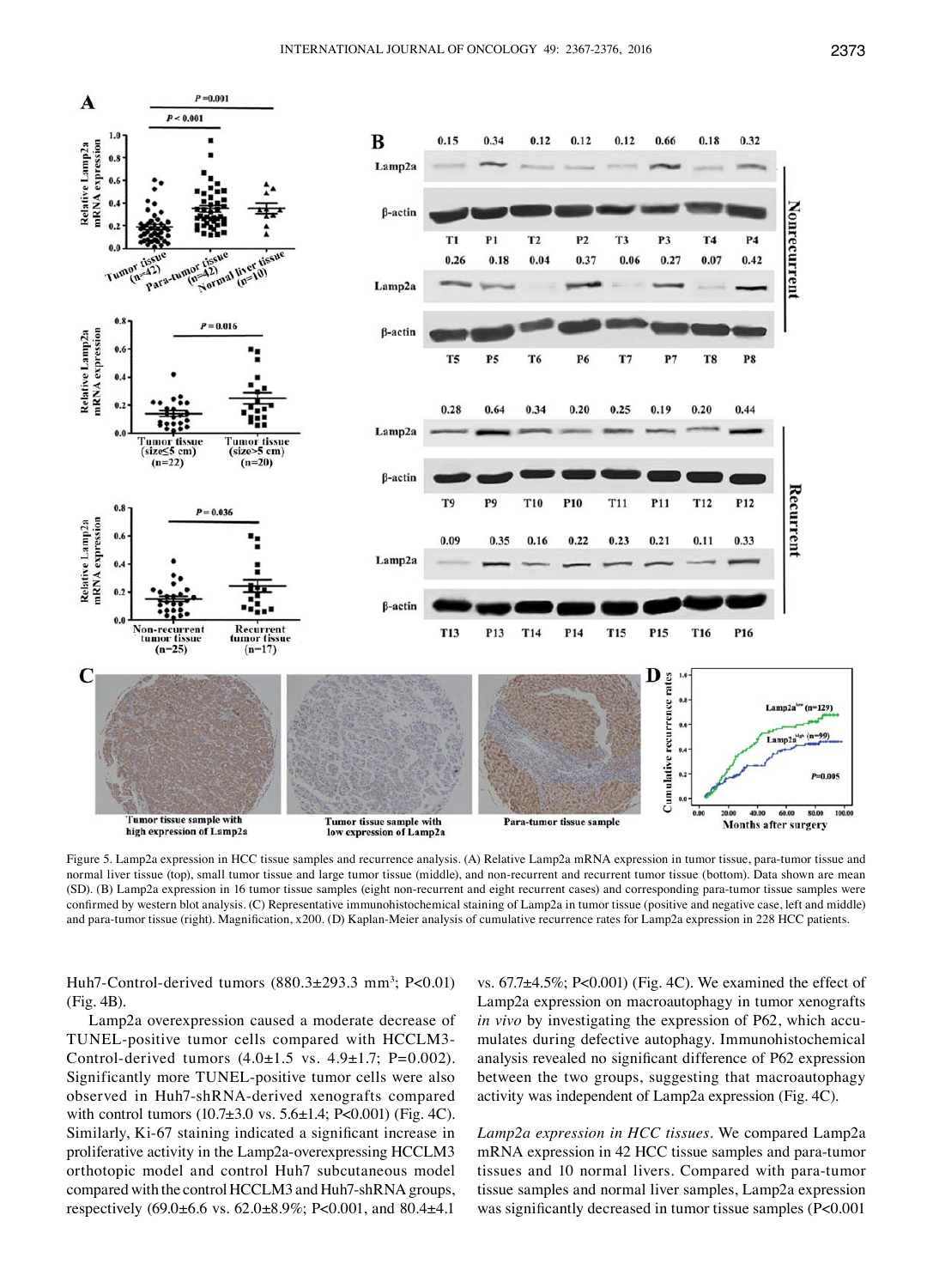| Variables                | Lamp2a expression |                  |         |
|--------------------------|-------------------|------------------|---------|
|                          | Low<br>$(n=129)$  | High<br>$(n=99)$ | P-value |
| Gender                   |                   |                  |         |
| Female                   | 17                | 10               |         |
| Male                     | 112               | 89               | 0.476   |
| Age (years)              |                   |                  |         |
| $\leq 50$                | 54                | 62               |         |
| $>50$                    | 75                | 37               | 0.002   |
| Preoperative AFP (ng/ml) |                   |                  |         |
| $\leq 20$                | 33                | 45               |         |
| $>20$                    | 96                | 54               | 0.002   |
| Liver cirrhosis          |                   |                  |         |
| No                       | 34                | 18               |         |
| Yes                      | 95                | 81               | 0.145   |
| Tumor size (cm)          |                   |                  |         |
| $\leq$ 5                 | 85                | 44               |         |
| >5                       | 44                | 55               | 0.001   |
| Tumor number             |                   |                  |         |
| Single                   | 112               | 77               |         |
| Multiple                 | 17                | 22               | 0.072   |
| Vascular invasion        |                   |                  |         |
| No                       | 110               | 91               |         |
| Yes                      | 19                | 8                | 0.124   |
| Capsule                  |                   |                  |         |
| N <sub>o</sub>           | 81                | 64               |         |
| Yes                      | 48                | 35               | 0.773   |
| Tumor differentiation    |                   |                  |         |
| $I-II$                   | 73                | 61               |         |
| <b>III-IV</b>            | 56                | 38               | 0.445   |
| AFP, α-fetoprotein.      |                   |                  |         |

Table I. Correlation between Lamp2a expression and clinicopathological characteristics.

and P=0.001, respectively) (Fig. 5A). Lamp2a expression was lower in 83.3% (35/42) of tumor tissues compared with matched para-tumor tissues. Levels were decreased >3-fold in 10 samples, and 2- to 3-fold in 11 samples among the above tumor samples. These findings were further confirmed in 16 of the 42 HCC cases by western blot analysis (Fig. 5B). Lamp2a protein levels were decreased in 11 of the 16 samples compared with the para-tumor tissues, especially in cases of non-recurrent HCC. Higher Lamp2a mRNA expression was associated with HCC recurrence (P=0.036) and larger HCC size (P=0.016). Together with the results of the *in vivo* studies, these findings suggest that Lamp2a expression in HCC tissues contributes to tumor growth and may also influence the clinical prognosis.

We further validated our hypothesis using TMA to evaluate the correlation between Lamp2a and prognosis in 228 HCC patients who underwent curative resection. Strong Lamp2a staining in hepatocytes and tumor cells was observed in most para-tumor tissue samples (176/228) and some tumor tissue samples (47/228) (Fig. 5C). High Lamp2a expression, indicated by moderate or strong immunohistochemical staining in >20% of the cells, was present in 43% (99/228) of HCC patients. However, there was no correlation between Lamp2a expression and clinicopathological characteristics such as gender, liver cirrhosis, tumor number, tumor capsule, tumor differentiation or vascular invasion. Older patients and patients with high α-fetoprotein levels had lower Lamp2a expression. Moreover, high expression of Lamp2a was significantly correlated with large tumor size (P=0.001) (Table I). The overall 3-, 5- and 7-year cumulative recurrence rates in these HCC patients were 34.1, 47.9 and 54.5%, respectively, though patients with high Lamp2a expression had a significantly higher recurrence rate than patients with low Lamp2a expression  $(P=0.005)$ (Fig. 5D). The 3-, 5- and 7-year cumulative recurrence rates for Lamp2a<sup>high</sup> and Lamp2a<sup>low</sup> groups were 43.4 vs. 26.8, 58.2 vs. 39.6 and 62.2 vs. 46.2%, respectively.

### **Discussion**

In contrast to macroautophagy and microautophagy, CMA is a pathway for the selective degradation of individual proteins, mediated by binding to heat shock cognate 70/90-kDa protein (HSC70/90) (24), followed by unfolding and translocation of the proteins through the lysosomal membrane by Lamp2a (25). Although both microautophagy and CMA share the HSC70 as a targeting molecule, only CMA depends on Lamp2a (22). The interaction between Lamp2a and substrate proteins is a critical step in the CMA pathway, and changes in the Lamp2a levels of lysosomal membrane therefore modulate the activity (26).

Lamp2a-related CMA activity was shown to decline in the liver of aged mice, and this failure in cellular clearance was proposed to lead to cellular proteotoxicity and accumulation of intracellular damage, ultimately contributing to functional failure in aged organisms (15,27,28). These key observations contribute to a complex but growing convergence between our understandings of the biology of ageing and the mechanisms that underlie cancer (29).

The results of the present study demonstrated that Lamp2a expression was significantly lower in HCC cells compared with the normal hepatic cells. We also compared its mRNA expression levels in HCC, para-tumor and normal liver tissues and, consistent with aged livers in mice, found a significant decrease of Lamp2a expression in HCC tissues compared with para-tumor tissues and normal livers. Furthermore, immunohistochemical analysis of high-throughput TMA showed stronger staining for Lamp2a protein in hepatocytes of para-tumor tissues compared with HCC cells of tumor tissues. These findings suggest that Lamp2a-related CMA may be suppressed in HCC.

Previous studies of CMA activities in breast (14), lung (30) and gastric cancers (31) demonstrated an inconsistent increase in basal CMA activity. Moreover, CMA activation in these cells and tumors was mostly associated with an increase in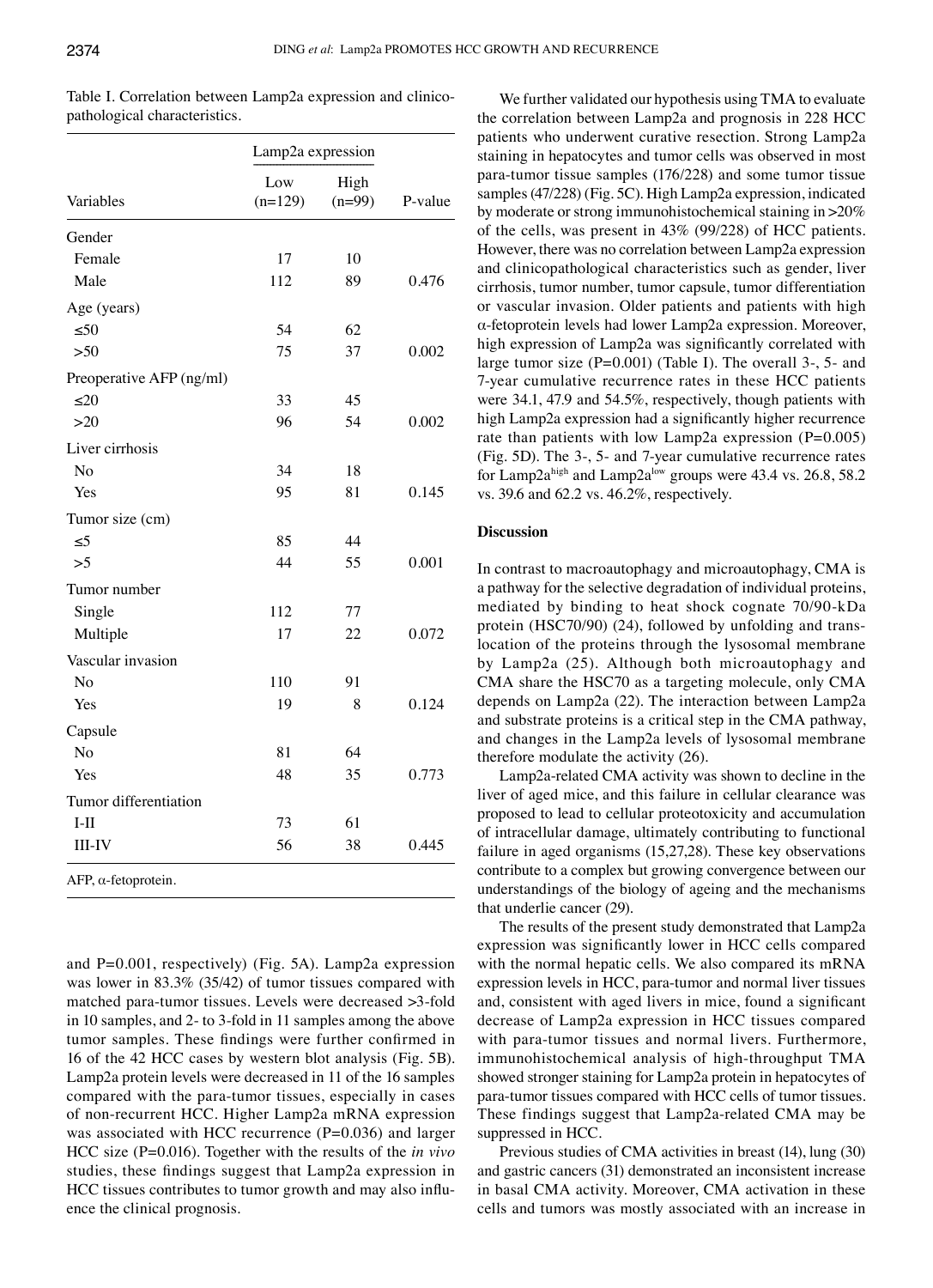Lamp2a levels. Knock-down of Lamp2a in these cells established that CMA was essential for cancer cell proliferation, tumor growth and metastasis. Lamp2a-related CMA may thus be a tumor-promoter mechanism, and its increased activity may promote human cancer progression.

The results of the present study suggested that Lamp2a expression was downregulated in HCC tissues, but the function of the remaining Lamp2a protein in HCC is still unclear. Gain and loss of Lamp2a function were explored in HCCLM3 and Huh7 HCC cell lines, respectively. HCC cell lines with stable upregulation or downregulation of Lamp2a expression were confirmed by western blotting, but no differences in cell morphology or function were observed between the two groups under normal culture conditions. However, autophagy induces survival mechanisms that prevent against tumor cell death during hypoxia, starvation and oxidative/metabolic stress (32). We therefore observed cellular viability during starvation for 6-36 h, and found no effect of Lamp2a expression on cell viability during short-term starvation, but Lamp2a blockage significantly inhibited HCC cell survival under prolonged starvation. These results suggest that Lamp2amediated CMA activation may promote long-term cancer cell survival. Moreover, Lamp2a overexpression induced HCC xenograft growth *in vivo*. Downregulation of Lamp2a resulted in a marked increase in TUNEL-positive tumor cells and a decrease in Ki-67 staining, suggesting that Lamp2a aids tumor growth by helping cells to avoid apoptosis and promoting cell proliferation.

The present study raises the question of why impaired Lamp2a expression increased HCC tumor survival under stress. We speculate that, similar to macroautophagy (33,34), Lamp2a-related CMA may have an opposing effect, via the degradation of modified and oxidatively damaged proteins (35). Reduced CMA activity in aged organisms contributes to the proteins aggregation and abnormal intracellular homeostasis (15,27,28). Lamp2a defects at an early stage of oncogenesis may thus accelerate HCC tumorigenesis as a result of reduced CMA activity and abnormal protein degradation. However, once the tumor is formed, Lamp2a-related CMA acts as part of a stress-response mechanism to protect the cancer cells against oxidative insults or low nutrient supply.

As a result of high recurrence rate after surgery and development of tumors in intrahepatic metastases or cirrhotic liver, the prognosis of HCC is poor (36). As a critical receptor for CMA, Lamp2a may play a role in tumor growth, ultimately contributing to the poor prognosis. These real-time PCR and immunohistochemical analyses of HCC tissue samples supported a strong correlation between Lamp2a expression and tumor size, while 3-, 5- and 7-year cumulative recurrence rates were also significantly lower in patients with higher Lamp2a expression levels. To the best of our knowledge, this study is the first to report Lamp2a-mediated tumor survival and recurrence in human HCC.

In conclusion, impaired Lamp2a expression in HCC is required for tumor growth by enabling cells to avoid apoptosis and by promoting cell proliferation. Lamp2a may serve as a predictive marker for HCC viability and recurrence, indicating the need for more aggressive treatment. Targeting chaperonemediated autophagy through Lamp2a may also represent a potentially novel therapeutic strategy for HCC.

## **Acknowledgements**

The present study was supported by the funds from the National Natural Science Fund of China (nos. 81472219 and 81602037).

#### **References**

- 1. Torre LA, Bray F, Siegel RL, Ferlay J, Lortet-Tieulent J and Jemal A: Global cancer statistics, 2012. CA Cancer J Clin 65: 87-108, 2015.
- 2. Amaravadi RK and Thompson CB: The roles of therapy-induced autophagy and necrosis in cancer treatment. Clin Cancer Res 13: 7271-7279, 2007.
- 3. Kondo Y, Kanzawa T, Sawaya R and Kondo S: The role of autophagy in cancer development and response to therapy. Nat Rev Cancer 5: 726-734, 2005.
- 4. Lee YJ and Jang BK: The role of autophagy in hepatocellular carcinoma. Int J Mol Sci 16: 26629-26643, 2015.
- 5. Amaravadi RK, Lippincott-Schwartz J, Yin XM, Weiss WA, Takebe N, Timmer W, DiPaola RS, Lotze MT and White E: Principles and current strategies for targeting autophagy for cancer treatment. Clin Cancer Res 17: 654-666, 2011.
- 6. Chiang HL and Dice JF: Peptide sequences that target proteins for enhanced degradation during serum withdrawal. J Biol Chem 263: 6797-6805, 1988.
- 7. Xilouri M, Brekk OR, Kirik D and Stefanis L: LAMP2A as a therapeutic target in Parkinson disease. Autophagy 9: 2166-2168, 2013.
- 8. Fidziańska A, Walczak E and Walski M: Abnormal chaperonemediated autophagy (CMA) in cardiomyocytes of a boy with Danon disease. Folia Neuropathol 45: 133-139, 2007.
- 9. Venugopal B, Mesires NT, Kennedy JC, Curcio-Morelli C, Laplante JM, Dice JF and Slaugenhaupt SA: Chaperonemediated autophagy is defective in mucolipidosis type IV. J Cell Physiol 219: 344-353, 2009.
- 10. Cuervo AM and Dice JF: Regulation of lamp2a levels in the lysosomal membrane. Traffic 1: 570-583, 2000.
- 11. Cuervo AM, Knecht E, Terlecky SR and Dice JF: Activation of a selective pathway of lysosomal proteolysis in rat liver by prolonged starvation. Am J Physiol 269: C1200-C1208, 1995.
- 12. Cuervo AM and Dice JF: Unique properties of lamp2a compared to other lamp2 isoforms. J Cell Sci 113: 4441-4450, 2000.
- 13. Park Y, Liu C, Luo T, Dietrich WD, Bramlett H and Hu B: Chaperone-mediated autophagy after traumatic brain injury. J Neurotrauma 32: 1449-1457, 2015.
- 14. Saha T: LAMP2A overexpression in breast tumors promotes cancer cell survival via chaperone-mediated autophagy. Autophagy 8: 1643-1656, 2012.
- 15. Zhang C and Cuervo AM: Restoration of chaperone-mediated autophagy in aging liver improves cellular maintenance and hepatic function. Nat Med 14: 959-965, 2008.
- 16. Ding ZB, Shi YH, Zhou J, Qiu SJ, Xu Y, Dai Z, Shi GM, Wang XY, Ke AW, Wu B, *et al*: Association of autophagy defect with a malignant phenotype and poor prognosis of hepatocellular carcinoma. Cancer Res 68: 9167-9175, 2008.
- 17. Hui B, Shi YH, Ding ZB, Zhou J, Gu CY, Peng YF, Yang H, Liu WR, Shi GM and Fan J: Proteasome inhibitor interacts synergistically with autophagy inhibitor to suppress proliferation and induce apoptosis in hepatocellular carcinoma. Cancer 118: 5560-5571, 2012.
- 18. Ding ZB, Hui B, Shi YH, Zhou J, Peng YF, Gu CY, Yang H, Shi GM, Ke AW, Wang XY, *et al*: Autophagy activation in hepatocellular carcinoma contributes to the tolerance of oxaliplatin via reactive oxygen species modulation. Clin Cancer Res 17: 6229-6238, 2011.
- 19. Shi YH, Ding ZB, Zhou J, Hui B, Shi GM, Ke AW, Wang XY, Dai Z, Peng YF, Gu CY, *et al*: Targeting autophagy enhances sorafenib lethality for hepatocellular carcinoma via ER stressrelated apoptosis. Autophagy 7: 1159-1172, 2011.
- 20. Peng YF, Shi YH, Ding ZB, Ke AW, Gu CY, Hui B, Zhou J, Qiu SJ, Dai Z and Fan J: Autophagy inhibition suppresses pulmonary metastasis of HCC in mice via impairing anoikis resistance and colonization of HCC cells. Autophagy 9: 2056-2068, 2013.
- 21. Gao Q, Qiu SJ, Fan J, Zhou J, Wang XY, Xiao YS, Xu Y, Li YW and Tang ZY: Intratumoral balance of regulatory and cytotoxic T cells is associated with prognosis of hepatocellular carcinoma after resection. J Clin Oncol 25: 2586-2593, 2007.